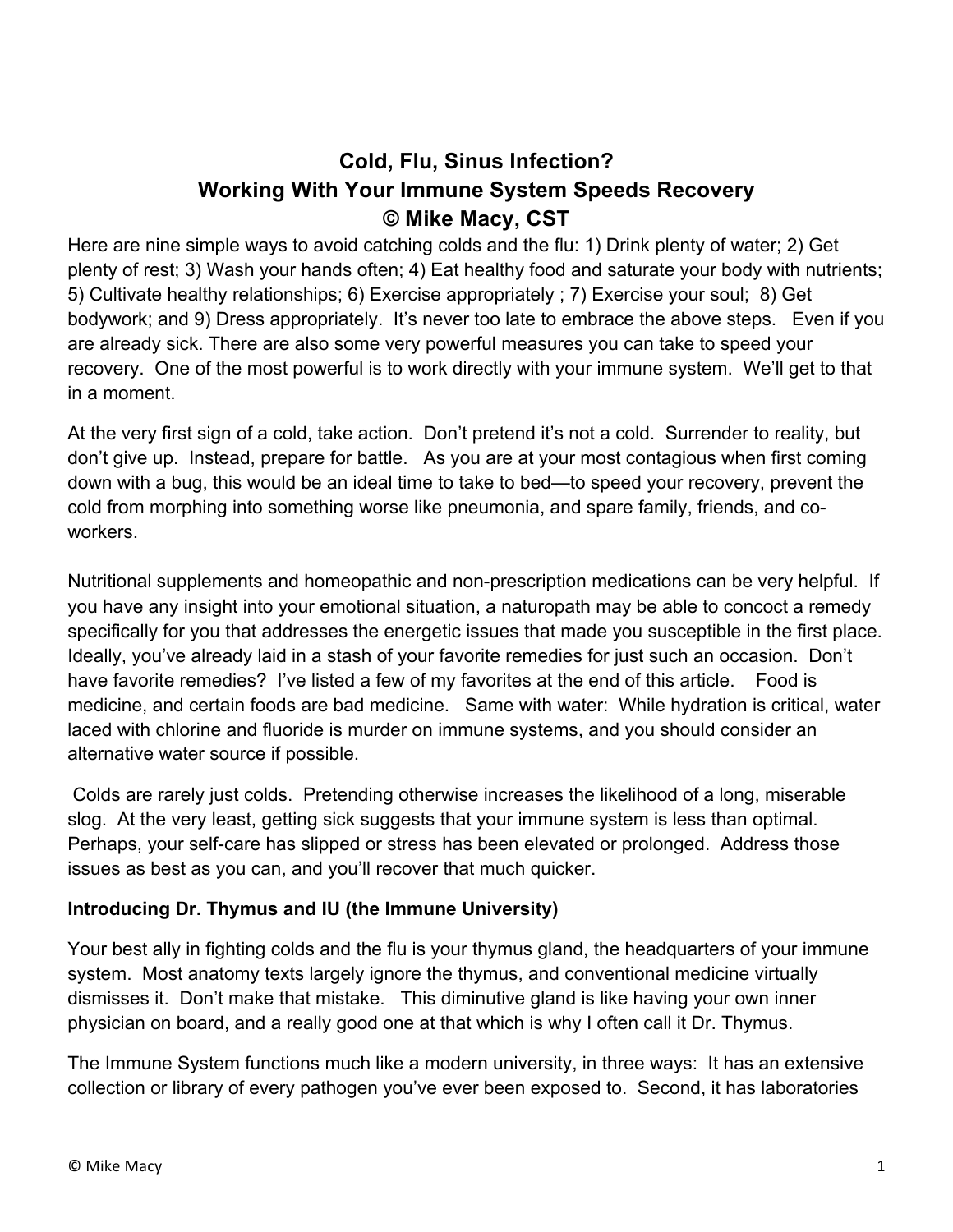where snippets of DNA from your body, your lungs, stomach, etc., are continuously examined to determine if they are from self or other, and if from other if they are pathogenic or allergenic. And finally, it has classrooms where immune cells are trained for specific tasks, or retrained once those tasks have been accomplished. Furthermore, the immune system has an extremely varied student body: some immune cells are generalists like liberal arts majors, other are highly specialized like doctors and chemists. Some are large and complex. Others are simple and small. The latter are particularly important because they can pass through the blood-brain-barrier and snuff pathogens that have managed to invade your central nervous system or help eliminate metabolic wastes and dead nerve tissue. And of course, stem cells may simultaneously be the simplest and most important immune cells of all, with their ability to differentiate into any tissue, like nerve and brain cells, which may have been damaged in shipping and handling. When you see what these immune cells can do, you may think of them as highly gifted student athletes.

All of this information isn't just academic. It's highly practical. You can work directly with Dr. Thymus and the IU faculty, staff, and student body right now to tackle any number of health challenges. The protocol described is great for colds and flu, but can be used to repair just about anything, thanks to its access to stem cells.

 Working with thymus strengthens your entire immune system, which it almost certainly needs- otherwise you wouldn't have become sick in the first place. Plus it also will help you gain more control of your health and life. You'll be moving from passive bystander to active participant in important ways. Thymus' intelligence, accuracy, speed and effectiveness never ceases to amaze me. For example, I've seen it identify pneumonia-causing pathogens and clear fluid (pneumonia) from lungs in minutes. As you work with thymus, you'll gain a whole new appreciation for your body, its design, and inherent wisdom.

The thymus gland lives in a rough neighborhood--between your sternum, heart and lungs—where obtaining adequate space, blood supply, and energy can be a challenge. Address these basic needs first, before asking thymus to help you. In addition to being rude, doing otherwise is counterproductive.

## **Taking Care of Thymus** (Always do this first)

### Preliminaries

Lie down, if possible, with a pillow under each elbow, if possible.

Place the heel of one hand on your upper sternum, and the heal of the other hand atop the first.

Ask thymus if it will talk to you. If you hear a "yes" in your mind, ask it how it is doing. If it has challenges, ask how you can help.

1) Ask thymus if it has enough space. Ask thymus to (attract) your hands wherever they need to go to optimize thymus' space.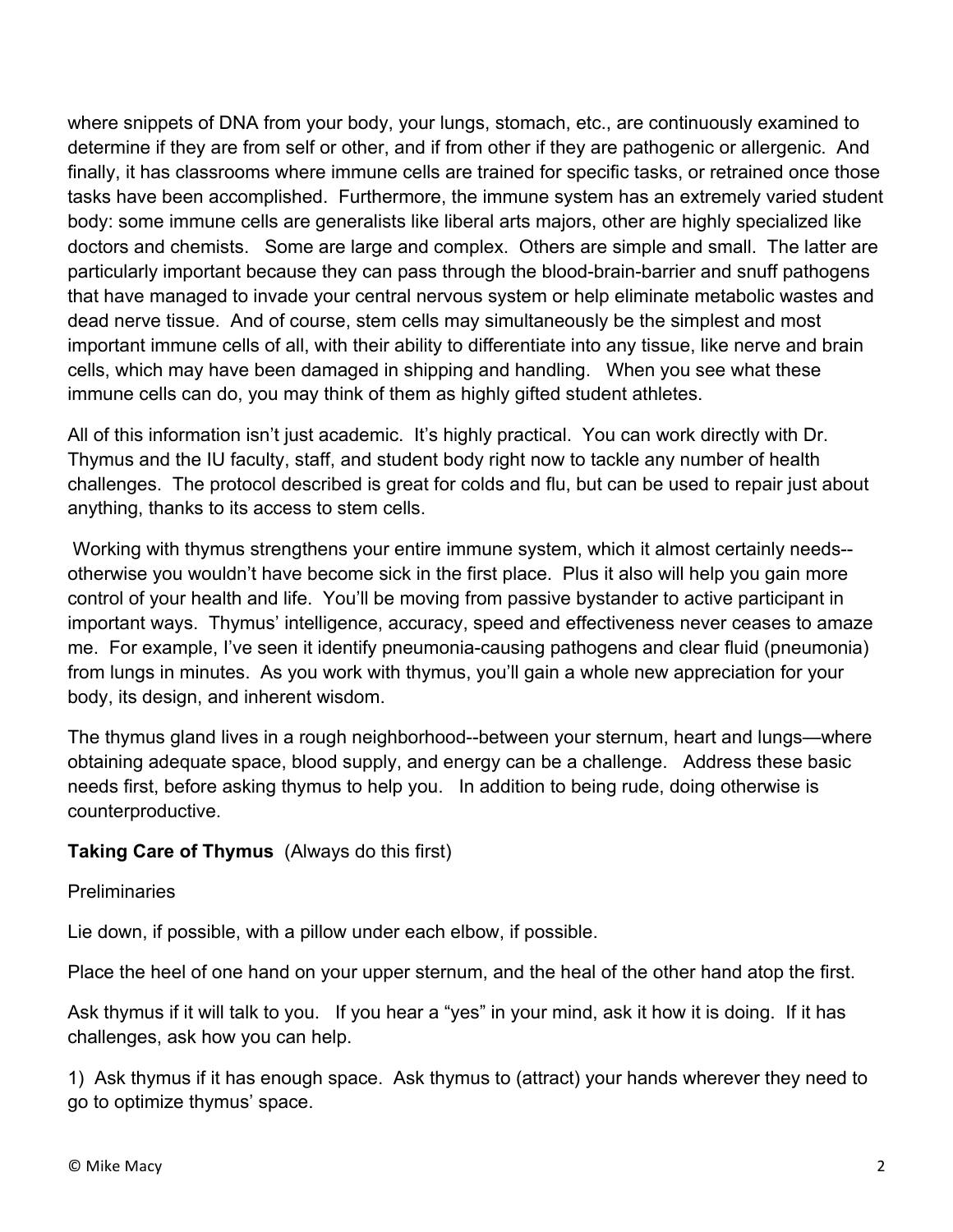Even if you don't feel anything, stick with it for five or ten minutes. Even if you can't find and release all the restrictions crowding your thymus, it will appreciate and reward your effort.

2) Repeat all of step 1, this time focusing on thymus' blood supply.

3) Repeat all of step 1, this time focusing on thymus' energy. If thymus wants more energy, invite it to pull all the energy it needs from the universe through your hand. (If you are really sick or exhausted, ask someone to help channel universal energy into your thymus.)

4) Ask thymus what are the most important things you can do to help it. If you get an answer, be sure to comply. Ignore thymus' advise at your own expense.

When thymus is ready to go to work, it will feel bubbly or tingly, as if you had your hand over a freshly poured carbonated beverage.

## **Working With Your Immune System**

1a) Ask thymus to send immune cells to the problem area (lungs, throat, nasal passages, sinuses, etc.) to look for any cells or substance that looks out of place or different and report back with a physical description of those cells (shape, color, geometry or other distinguishing characteristics. (Any description will be immensely helpful. Think in terms of a kindergartener's refrigerator art.)

1b) Ask thymus to send to the problem area whatever immune cells are most effective for dealing with the cells described.

1c) Give thymus five to ten minutes to accomplish this.

1d) Re-check: Ask thymus if all the cells of that description are gone. If not, or if not sure, (virus and bacteria are very good at morphing and hiding) ask thymus what you can do to help and how long it will take to complete the job.

1e) Check for other pathogens. (Repeat step 1a) If you get a description of another pathogen, repeat steps 1b-d.

1f) Ask thymus to repair any damaged tissues, if appropriate (in your best interest).

If your illness is in multiple parts of your body (for example, lungs, upper respiratory tract, sinuses), repeat these steps for each part, as the germs may be different in different parts of the body and your immune system will need an accurate description for each pathogen.

1g) When all done, thank thymus for its help. Again ask thymus what you can do to make it's job easier. Take your medicine: Follow Dr. Thymus' orders!

You can use similar protocols to eliminate adhesions, scar tissue, toxins, and emotional toxins. The beauty of working with thymus is that you don't need to know the names of the various immune cells or what they are good for (It would be inappropriate to tell thymus how to do its job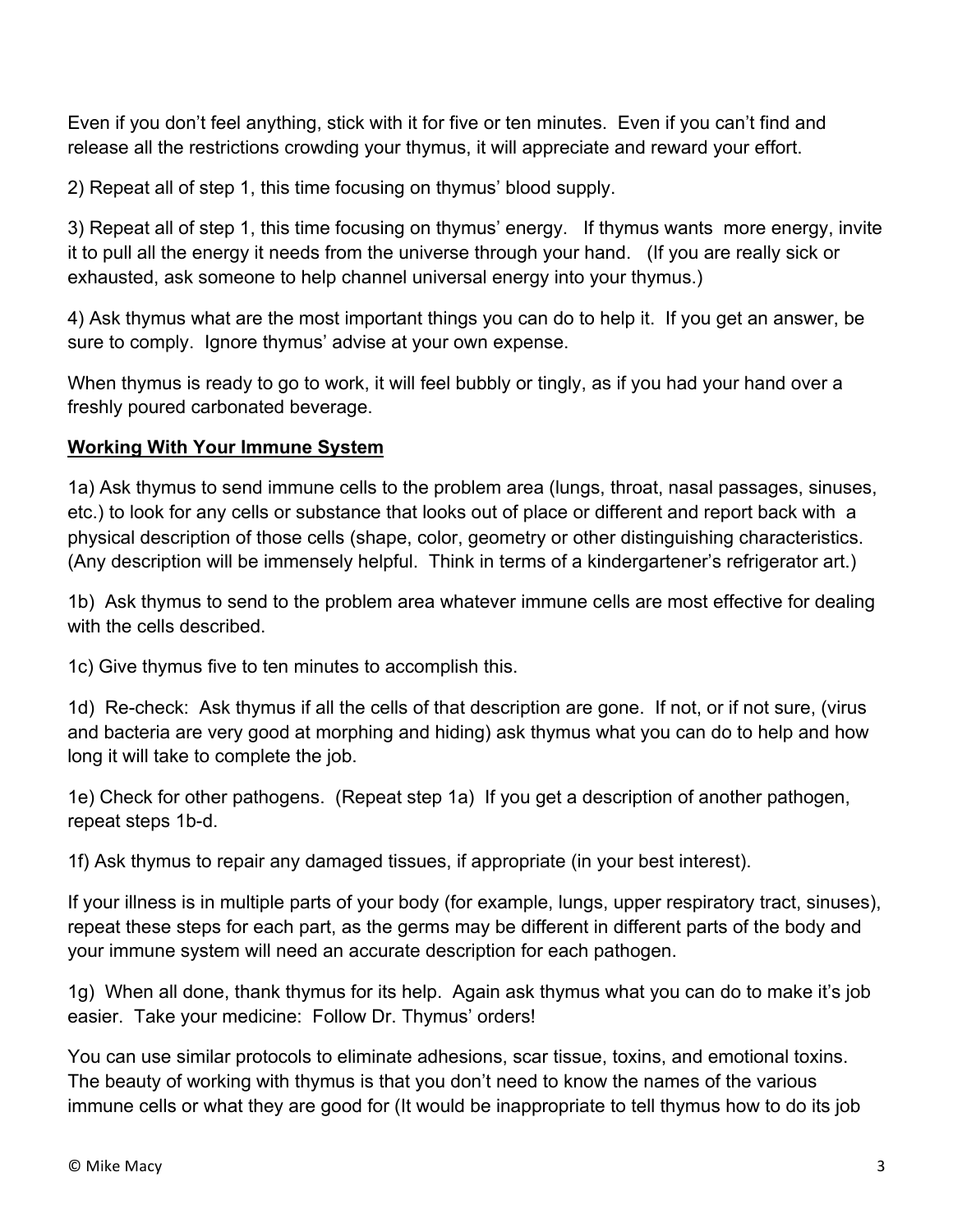anyway, even if you thought you knew.) Don't rush. A slow methodical approach is best. Give thymus at least a fraction of the hour or three you would have otherwise spent in going to the doctors. It may take several sessions to beat your cold. And get in the habit of working with your thymus regularly.

A sante': Best wishes for a fast and complete recovery.

A CranioSacral Therapist in Anchorage, **Mike Macy** works with thymus, internal organs, blood vessels, nerves, and substructures of the brain to locate and address the causes of acute, chronic, and mysterious health challenges

#### **Some Favorite Non-Prescription Cold and Flu Remedies**

Homeopathics: Coldcalm and other Boiron products work well.

Herbal preparations: Echinacea, goldenseal, various Chinese herbs

Vitamin C with Zinc

Nutraceuticals: FluBan, Oil Of Wild Oregano, Capsicum powder

Flora: Colostrum and probiotics (acidophilus plus other helpful internal organisms) .

Foods: Garlic, ginger root, vegetable juices

Essential Oils: Young Living's Thieves or do Terra's On Guard for prevention & R.C. (Respiratory Congestion), Eucalyptus, tea tree oil

Sore throat: Gargle with hot, salt water, and if pain is excessive aspirin

Sinus infections: Use a Netti Pot and Netti drops, dissolved aspirin and acidophilus

Extreme or chronic sinus infections can be fatal; therefore, when in doubt, consult a health professional.

Inner ear infections: Gently traction ears laterally

### **Evil Jungle Prince With Chicken Soup**\*

When I was young, people generally went to bed when they got sick. If they were lucky, someone took care of them, maybe even made them their favorite foods. As an adult, I've had to do this for myself. One of my favorites is a soup loosely adapted from Mekong, in Honolulu, perhaps the first Thai restaurant in the US. With a cold generally—unless you have digestive issues, the spicier the better. With a little practice, you can make this in 20-30 minutes.